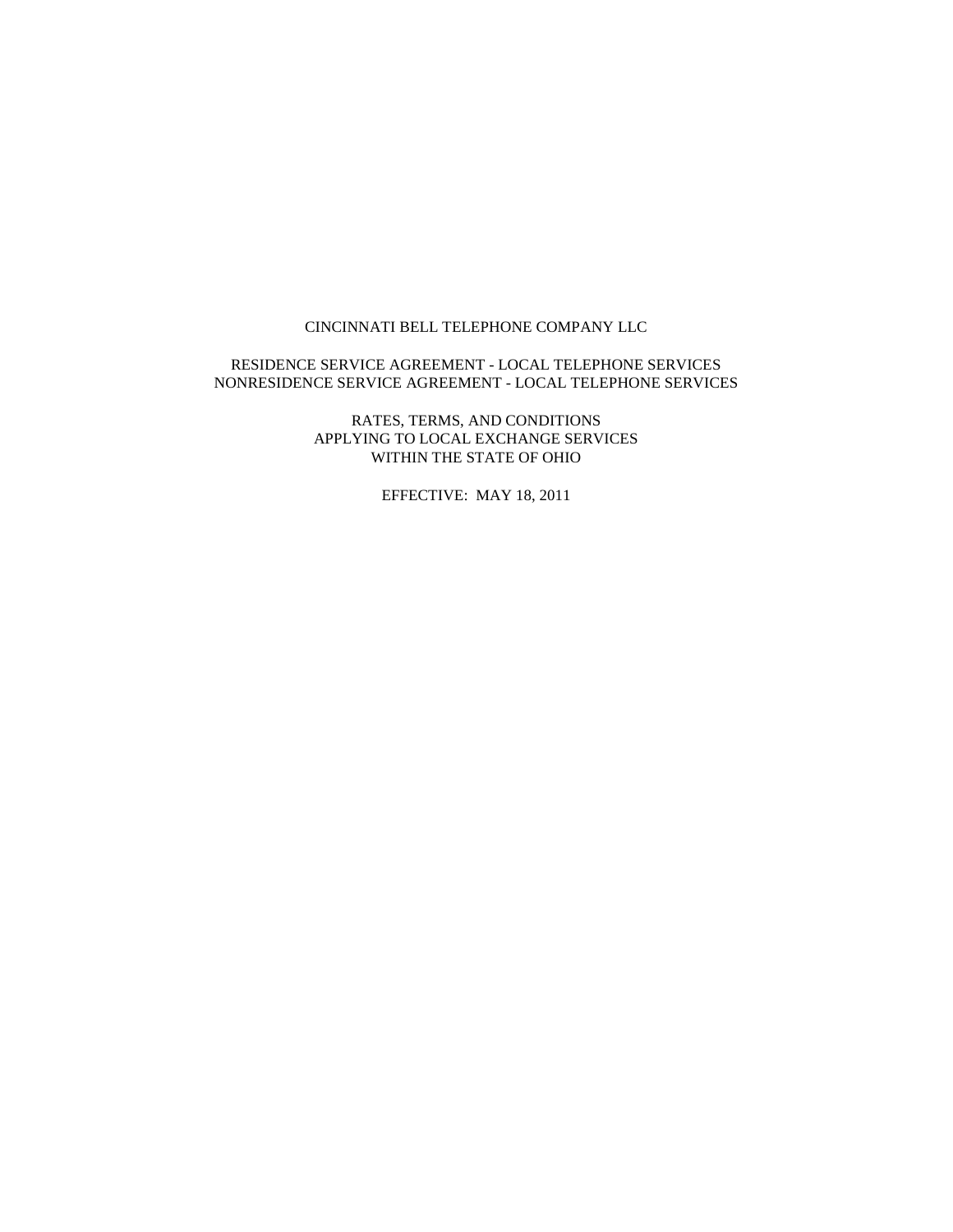|                                                                        | Page Section |
|------------------------------------------------------------------------|--------------|
|                                                                        |              |
|                                                                        |              |
|                                                                        |              |
|                                                                        |              |
|                                                                        |              |
|                                                                        |              |
|                                                                        |              |
|                                                                        |              |
|                                                                        |              |
|                                                                        |              |
|                                                                        |              |
|                                                                        |              |
|                                                                        |              |
|                                                                        |              |
|                                                                        |              |
|                                                                        |              |
|                                                                        |              |
| Responsibility of the Company, Connection of Equipment and Systems  6  |              |
| Responsibility of the Customer, Connection of Equipment and Systems  5 |              |
|                                                                        |              |
|                                                                        |              |
|                                                                        |              |
|                                                                        |              |
|                                                                        |              |
|                                                                        |              |
|                                                                        |              |
|                                                                        |              |
|                                                                        |              |
|                                                                        |              |
|                                                                        |              |
|                                                                        |              |
|                                                                        |              |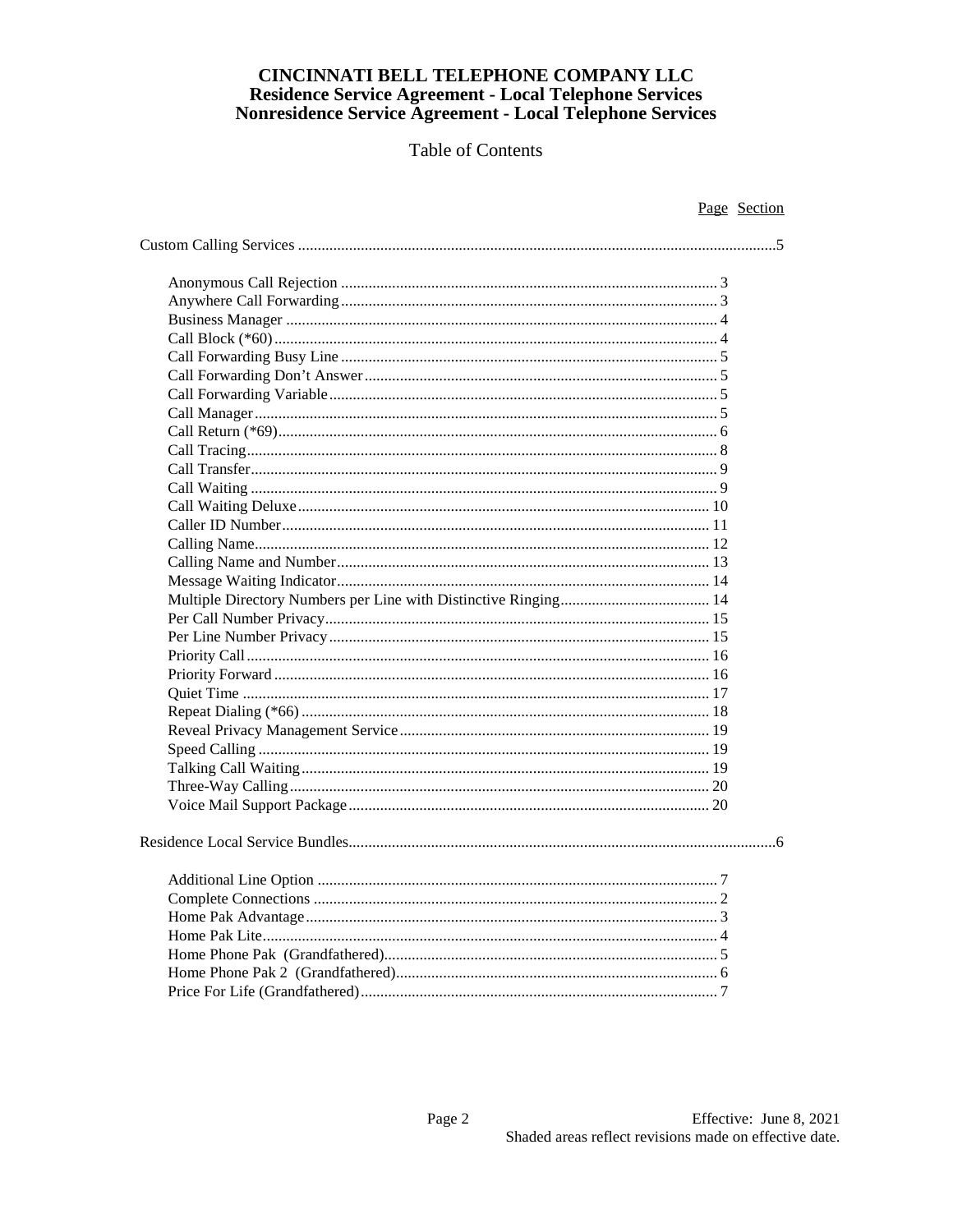# CINCINNATI BELL TELEPHONE COMPANY LLC Residence Service Agreement - Local Telephone Services<br>Nonresidence Service Agreement - Local Telephone Services

|                                                                       | Page Section |
|-----------------------------------------------------------------------|--------------|
|                                                                       |              |
|                                                                       |              |
|                                                                       |              |
| Hunting Enhancement to Business Connections and Business Phone Pak  4 |              |
|                                                                       |              |
|                                                                       |              |
|                                                                       |              |
|                                                                       |              |
|                                                                       |              |
|                                                                       |              |
|                                                                       |              |
|                                                                       |              |
|                                                                       |              |
|                                                                       |              |
|                                                                       |              |
|                                                                       |              |
|                                                                       |              |
|                                                                       |              |
|                                                                       |              |
|                                                                       |              |
|                                                                       |              |
|                                                                       |              |
|                                                                       |              |
|                                                                       |              |
|                                                                       |              |
|                                                                       |              |
|                                                                       |              |
|                                                                       |              |
|                                                                       |              |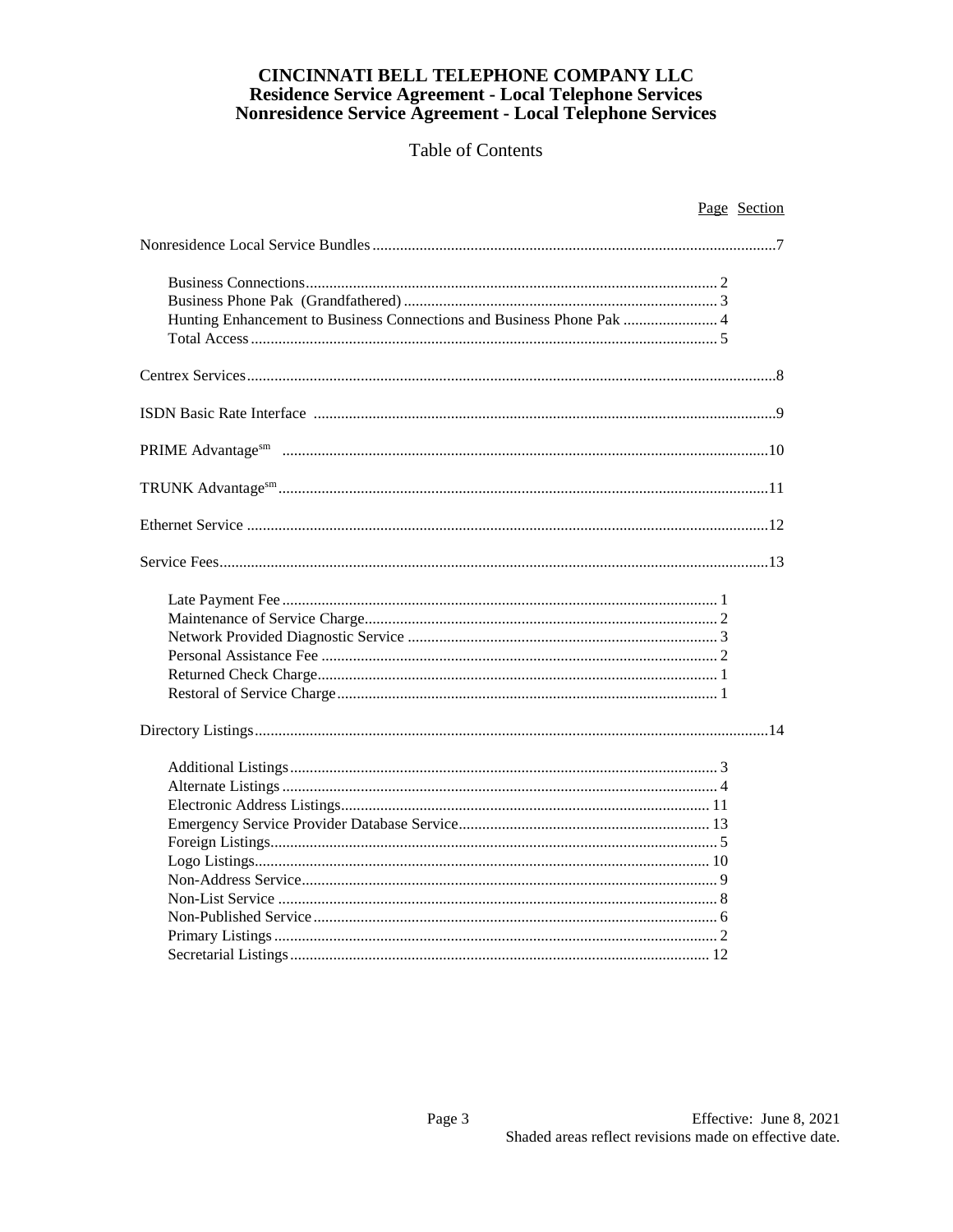| Page Section |
|--------------|
|              |
|              |
|              |
|              |
|              |
|              |
|              |
|              |
|              |